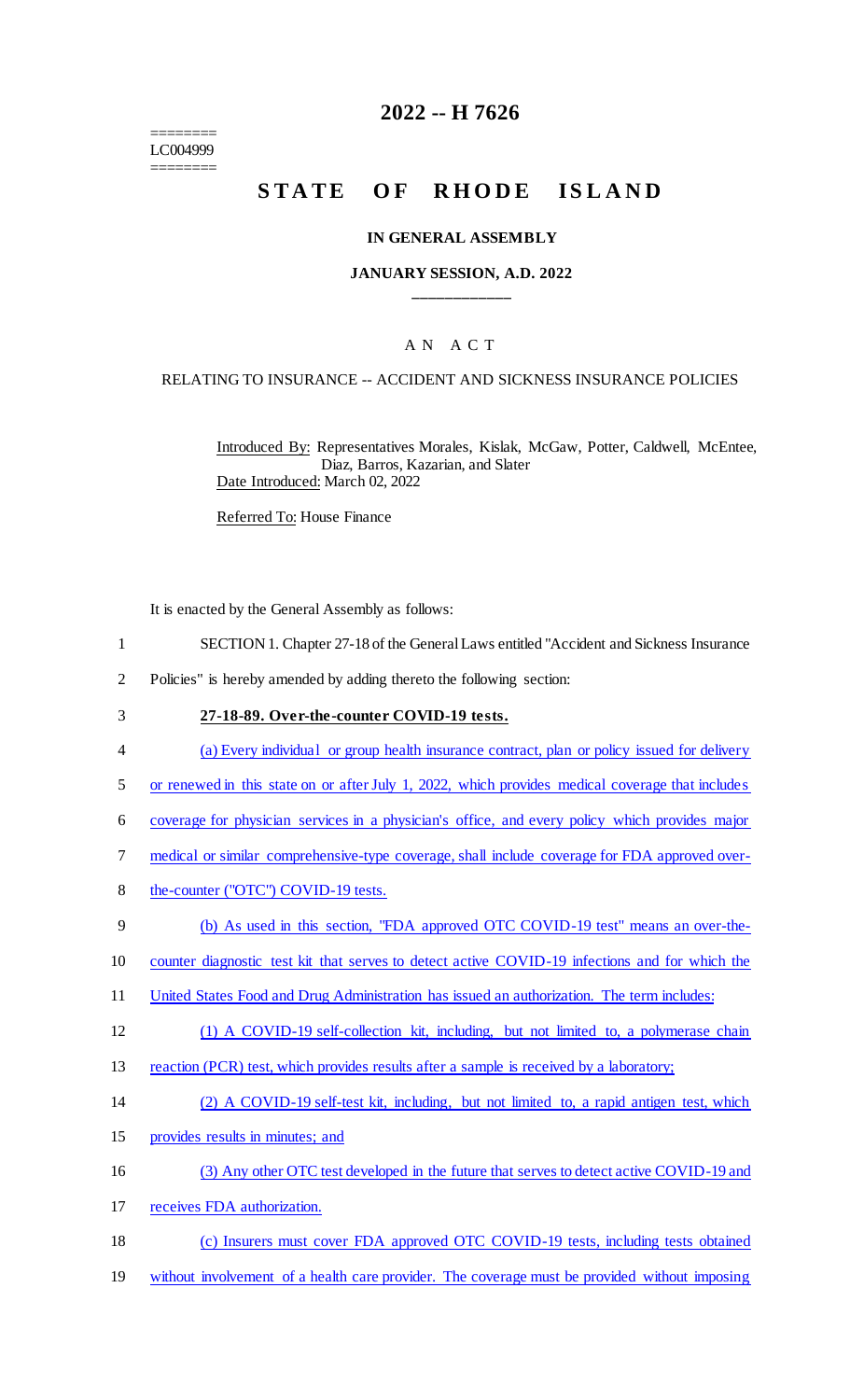- any cost-sharing requirements, prior authorization, or other medical management requirements. 2 (d) Insurers shall not limit the number of OTC COVID-19 tests covered for each member to fewer than eight (8) tests per thirty (30) day period or per calendar month. (1) Insurers shall not be permitted to limit members to a smaller number of these OTC COVID-19 tests over a shorter period (for example, limiting individuals for two (2) tests per week). (2) Insurers shall count each test separately if multiple tests are sold in one package. (e) To comply with this section, insurers must provide direct coverage for OTC COVID-8 19 tests to members by reimbursing sellers directly without requiring members to provide upfront payment and seek reimbursement. (1) Insurers shall establish a network of pharmacies or retailers online and in convenient 11 locations in Rhode Island, where members will be able to receive tests for free. (2) In providing OTC COVID-19 tests through the direct coverage program, an insurer 13 must take reasonable steps to ensure that members have adequate access to OTC COVID-19 tests, though an adequate number of retail locations, including both in-person and online locations. (3) Insurers shall permit members to elect to purchase OTC COVID-19 tests from other retailers outside the network. In such cases, the insurer shall reimburse the member at least twelve dollars (\$12.00) per individual test (or the cost of the test, if less than twelve dollars (\$12.00)). (f) The direct coverage program shall permit members to obtain OTC COVID-19 tests on behalf of other covered members in the same household. (g) OTC COVID-19 tests obtained pursuant to this section shall be for at-home personal 21 use and not for resale. Insurers may act to prevent, detect, and address fraud and abuse through various permissible activities; provided that, such steps do not create significant barriers for members to obtain these tests. 24 (h) Insurers shall inform enrollees in writing of the coverage available under this section. (i) The health insurance commissioner shall promulgate any regulations and issue any 26 guidance, as the commissioner deems necessary for the efficient administration and enforcement of this section. 28 (j) Insurers who do not comply with this section shall be considered non-compliant with § 27-18-86. (k) This section shall not apply to insurance coverage providing benefits for: (1) Hospital confinement indemnity; (2) Disability income; (3) Accident only;
- (4) Long-term care;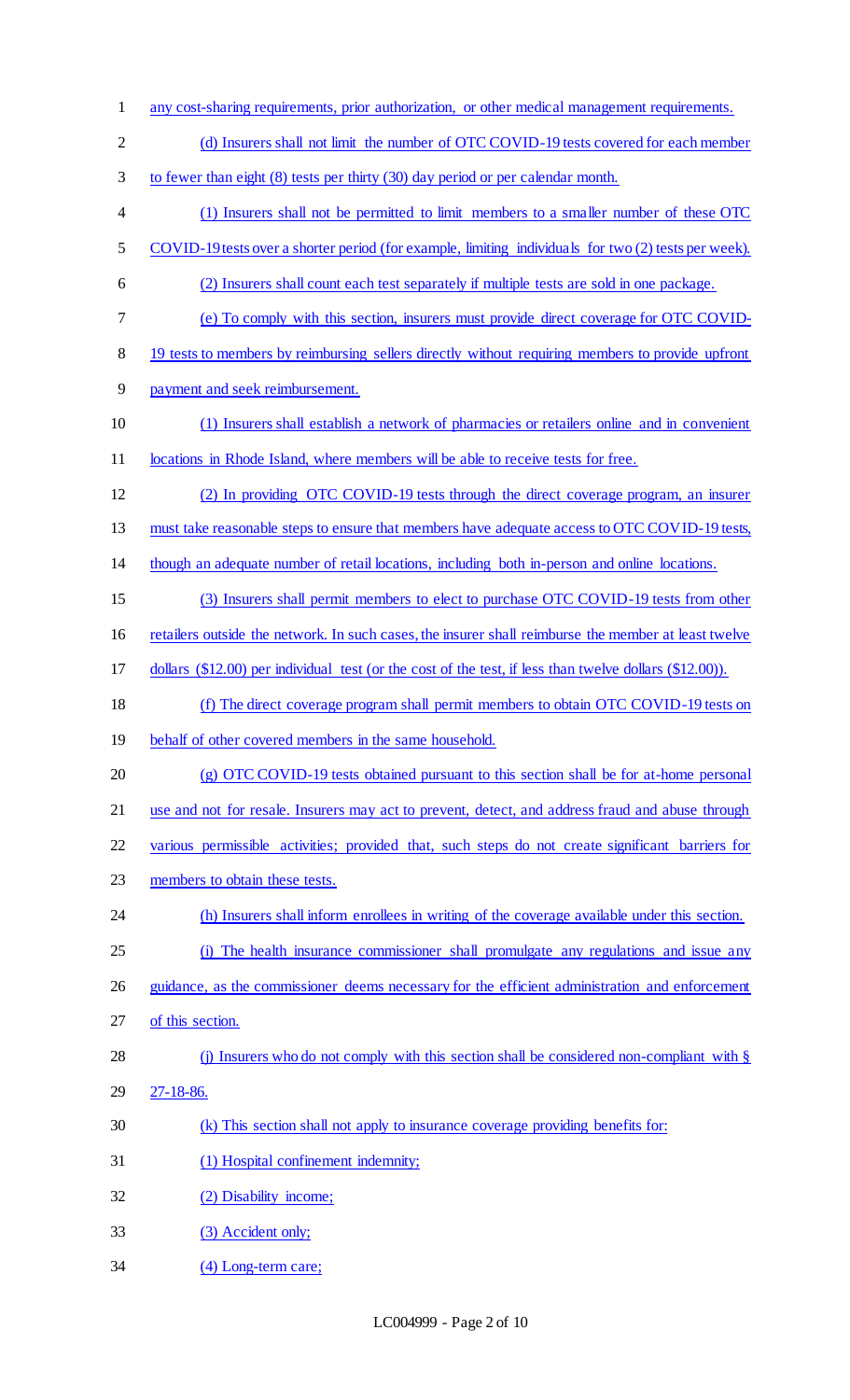| $\mathbf{1}$   | (5) Medicare supplement;                                                                             |
|----------------|------------------------------------------------------------------------------------------------------|
| $\overline{2}$ | (6) Limited benefit health;                                                                          |
| 3              | (7) Specified disease indemnity;                                                                     |
| 4              | (8) Sickness or bodily injury or death by accident or both; and                                      |
| 5              | (9) Other limited benefit policies.                                                                  |
| 6              | SECTION 2. Chapter 27-19 of the General Laws entitled "Nonprofit Hospital Service"                   |
| 7              | Corporations" is hereby amended by adding thereto the following section:                             |
| 8              | 27-19-81. Over-the-counter COVID-19 tests.                                                           |
| 9              | (a) Every individual or group health insurance contract, plan or policy issued for delivery          |
| 10             | or renewed in this state on or after July 1, 2022, which provides medical coverage that includes     |
| 11             | coverage for physician services in a physician's office, and every policy which provides major       |
| 12             | medical or similar comprehensive-type coverage, shall include coverage for FDA approved over-        |
| 13             | the-counter ("OTC") COVID-19 tests.                                                                  |
| 14             | (b) As used in this section, "FDA approved OTC COVID-19 test" means an over-the-                     |
| 15             | counter diagnostic test kit that serves to detect active COVID-19 infections and for which the       |
| 16             | United States Food and Drug Administration has issued an authorization. The term includes:           |
| 17             | (1) A COVID-19 self-collection kit, including, but not limited to, a polymerase chain                |
| 18             | reaction (PCR) test, which provides results after a sample is received by a laboratory;              |
| 19             | (2) A COVID-19 self-test kit, including, but not limited to, a rapid antigen test, which             |
| 20             | provides results in minutes; and                                                                     |
| 21             | (3) Any other OTC test developed in the future that serves to detect active COVID-19 and             |
| 22             | receives FDA authorization.                                                                          |
| 23             | (c) Insurers must cover FDA approved OTC COVID-19 tests, including tests obtained                    |
| 24             | without involvement of a health care provider. The coverage must be provided without imposing        |
| 25             | any cost-sharing requirements, prior authorization, or other medical management requirements.        |
| 26             | (d) Insurers shall not limit the number of OTC COVID-19 tests covered for each member                |
| 27             | to fewer than eight $(8)$ tests per thirty $(30)$ day period or per calendar month.                  |
| 28             | (1) Insurers shall not be permitted to limit members to a smaller number of these OTC                |
| 29             | COVID-19 tests over a shorter period (for example, limiting individuals for two (2) tests per week). |
| 30             | (2) Insurers shall count each test separately if multiple tests are sold in one package.             |
| 31             | (e) To comply with this section, insurers must provide direct coverage for OTC COVID-                |
| 32             | 19 tests to members by reimbursing sellers directly without requiring members to provide upfront     |
| 33             | payment and seek reimbursement.                                                                      |
|                |                                                                                                      |

34 (1) Insurers shall establish a network of pharmacies or retailers online and in convenient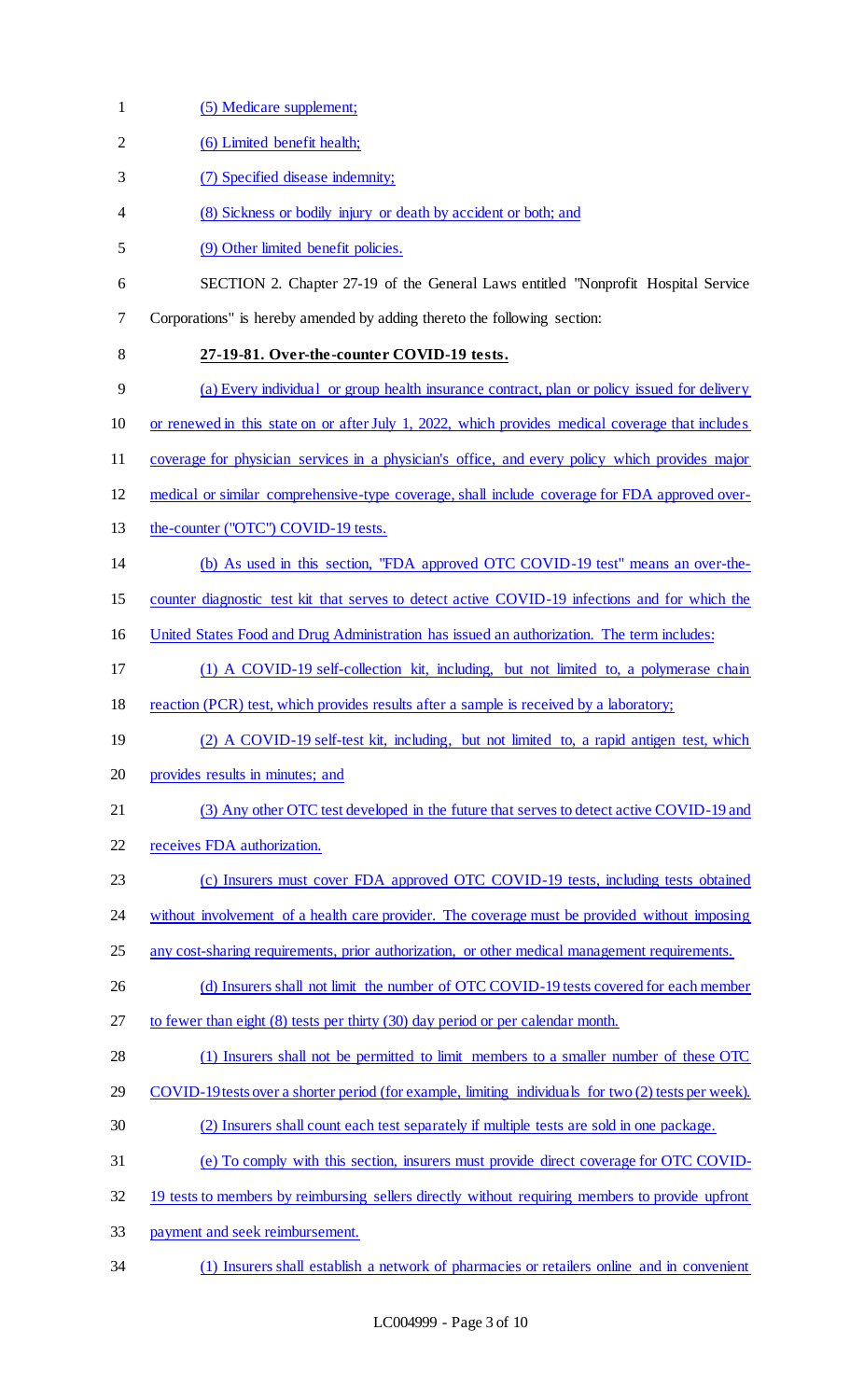locations in Rhode Island, where members will be able to receive tests for free. (2) In providing OTC COVID-19 tests through the direct coverage program, an insurer 3 must take reasonable steps to ensure that members have adequate access to OTC COVID-19 tests, though an adequate number of retail locations, including both in-person and online locations. (3) Insurers shall permit members to elect to purchase OTC COVID-19 tests from other 6 retailers outside the network. In such cases, the insurer shall reimburse the member at least twelve dollars (\$12.00) per individual test (or the cost of the test, if less than twelve dollars (\$12.00)). (f) The direct coverage program shall permit members to obtain OTC COVID-19 tests on behalf of other covered members in the same household. (g) OTC COVID-19 tests obtained pursuant to this section shall be for at-home personal use and not for resale. Insurers may act to prevent, detect, and address fraud and abuse through various permissible activities; provided that, such steps do not create significant barriers for 13 members to obtain these tests. (h) Insurers shall inform enrollees in writing of the coverage available under this section. (i) The health insurance commissioner shall promulgate any regulations and issue any guidance as the commissioner deems necessary for the efficient administration and enforcement of this section. (j) Insurers who do not comply with this section shall be considered non-compliant with § 27-19-78. (k) This section shall not apply to insurance coverage providing benefits for: 21 (1) Hospital confinement indemnity; 22 (2) Disability income; 23 (3) Accident only; 24 (4) Long-term care; (5) Medicare supplement; 26 (6) Limited benefit health; (7) Specified disease indemnity; (8) Sickness or bodily injury or death by accident or both; and (9) Other limited benefit policies. SECTION 3. Chapter 27-20 of the General Laws entitled "Nonprofit Medical Service Corporations" is hereby amended by adding thereto the following section: **27-20-77. Over-the-counter COVID-19 tests.** (a) Every individual or group health insurance contract, plan or policy issued for delivery

or renewed in this state on or after July 1, 2022, which provides medical coverage that includes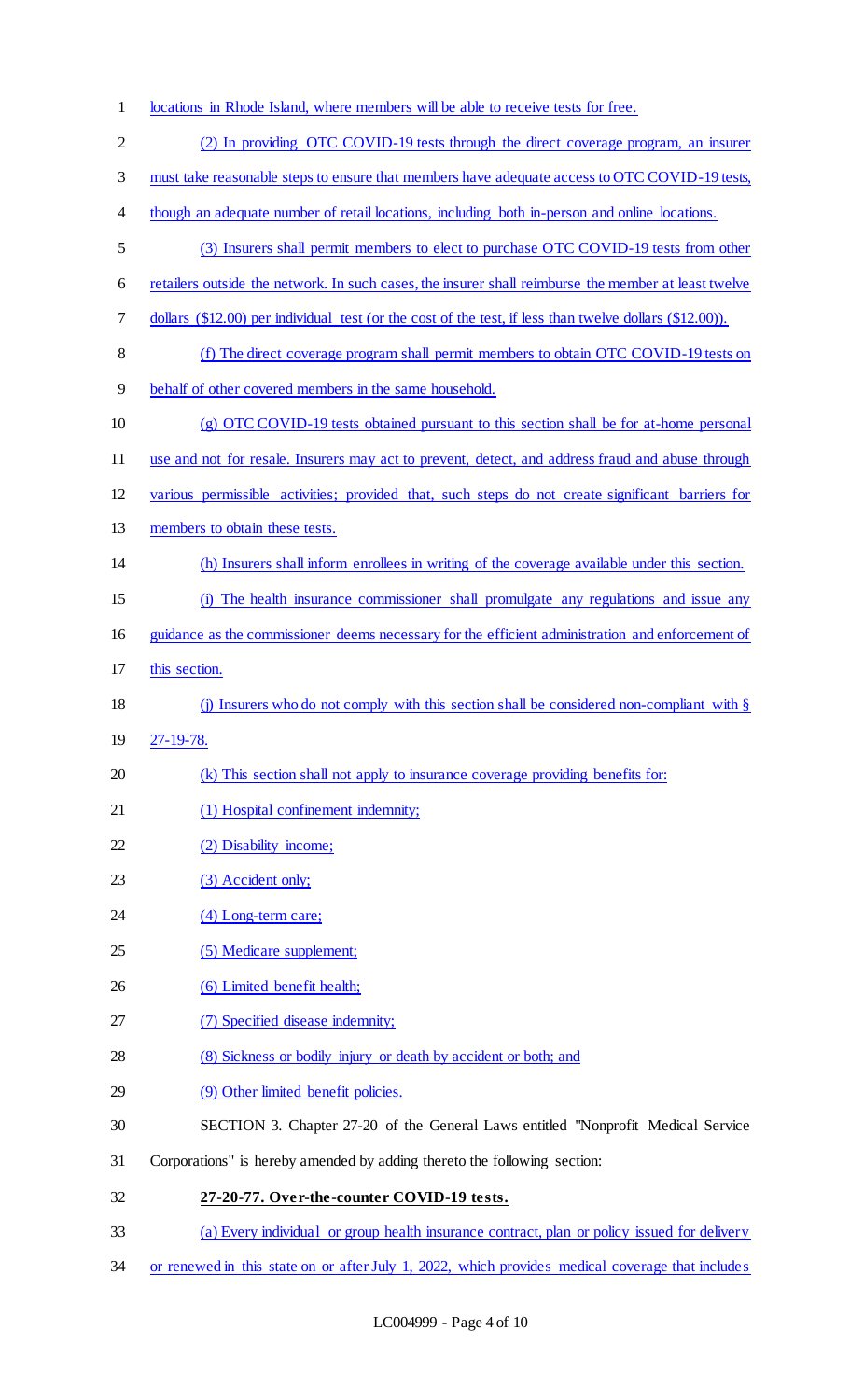- coverage for physician services in a physician's office, and every policy which provides major
- medical or similar comprehensive-type coverage, shall include coverage for FDA approved over-
- the-counter ("OTC") COVID-19 tests.
- (b) As used in this section, FDA approved OTC COVID-19 test means an over-the-counter
- diagnostic test kit that serves to detect active COVID-19 infections and for which the United States
- Food and Drug Administration has issued an authorization. The term includes:
- (1) A COVID-19 self-collection kit, including, but not limited to, a polymerase chain
- 8 reaction (PCR) test, which provides results after a sample is received by a laboratory;
- (2) A COVID-19 self-test kit, including, but not limited to, a rapid antigen test, which
- provides results in minutes; and
- (3) Any other OTC test developed in the future that serves to detect active COVID-19 and
- receives FDA authorization.
- (c) Insurers must cover FDA approved OTC COVID-19 tests, including tests obtained
- without involvement of a health care provider. The coverage must be provided without imposing
- any cost-sharing requirements, prior authorization, or other medical management requirements.
- (d) Insurers shall not limit the number of OTC COVID-19 tests covered for each member
- to fewer than eight (8) tests per thirty (30) day period or per calendar month.
- (1) Insurers shall not be permitted to limit members to a smaller number of these OTC
- 19 COVID-19 tests over a shorter period (for example, limiting individuals for two (2) tests per week).
- (2) Insurers shall count each test separately if multiple tests are sold in one package.
- (e) To comply with this section, insurers must provide direct coverage for OTC COVID-
- 22 19 tests to members by reimbursing sellers directly without requiring members to provide upfront
- payment and seek reimbursement.
- (1) Insurers shall establish a network of pharmacies or retailers online and in convenient locations in Rhode Island, where members will be able to receive tests for free.
- (2) In providing OTC COVID-19 tests through the direct coverage program, an insurer
- 27 must take reasonable steps to ensure that members have adequate access to OTC COVID-19 tests,
- 28 though an adequate number of retail locations, including both in-person and online locations.
- (3) Insurers shall permit members to elect to purchase OTC COVID-19 tests from other
- retailers outside the network. In such cases, the insurer shall reimburse the member at least twelve
- dollars (\$12.00) per individual test (or the cost of the test, if less than twelve dollars (\$12.00)).
- (f) The direct coverage program shall permit members to obtain OTC COVID-19 tests on
- behalf of other covered members in the same household.
-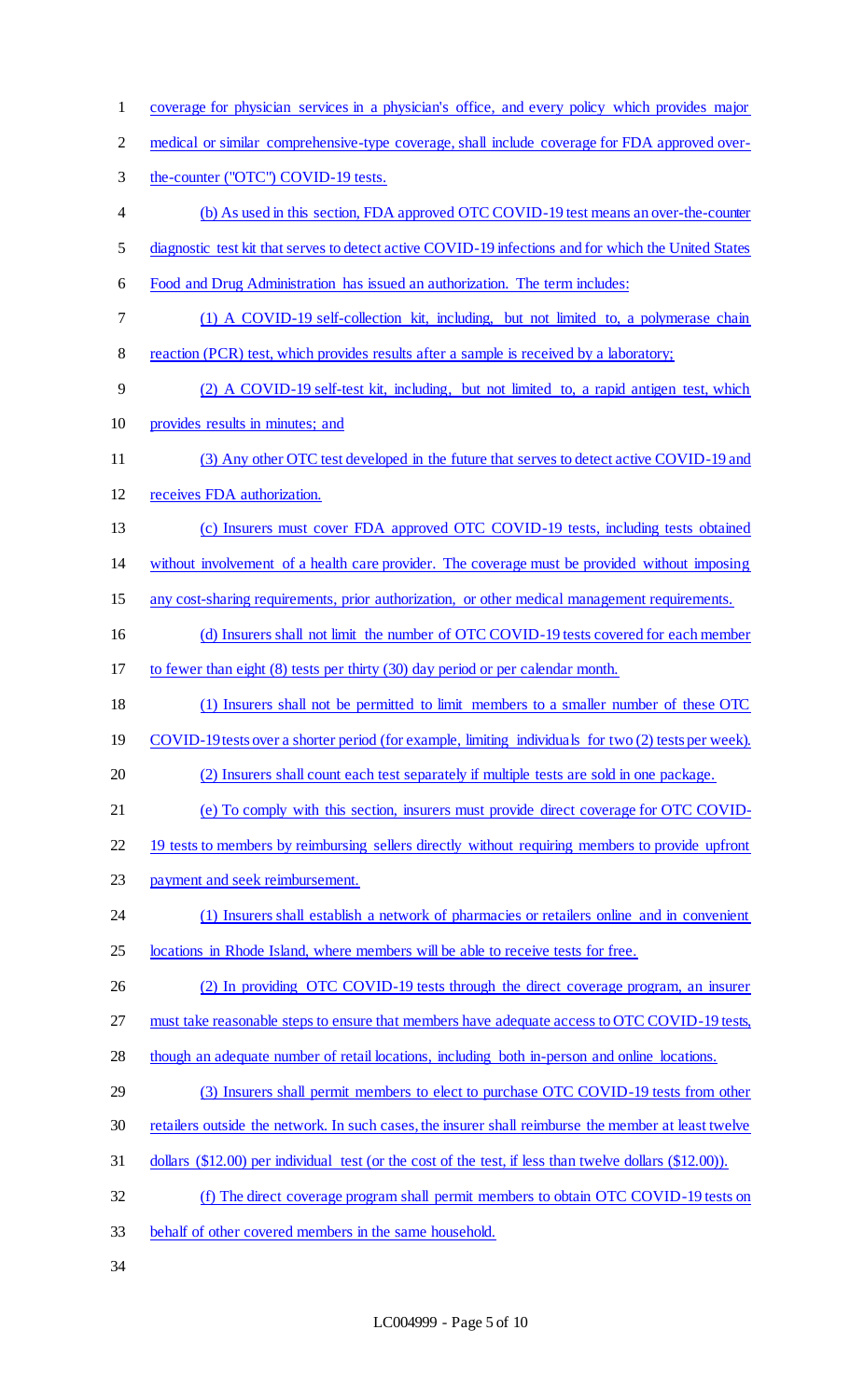| $\mathbf{1}$   | (g) OTC COVID-19 tests obtained pursuant to this section shall be for at-home personal           |
|----------------|--------------------------------------------------------------------------------------------------|
| $\overline{2}$ | use and not for resale. Insurers may act to prevent, detect, and address fraud and abuse through |
| 3              | various permissible activities; provided that, such steps do not create significant barriers for |
| 4              | members to obtain these tests.                                                                   |
| 5              | (h) Insurers shall inform enrollees in writing of the coverage available under this section.     |
| 6              | (i) The health insurance commissioner shall promulgate any regulations and issue any             |
| 7              | guidance as the commissioner deems necessary for the efficient administration and enforcement of |
| $8\,$          | this section.                                                                                    |
| 9              | (j) Insurers who do not comply with this section shall be considered non-compliant with $\S$     |
| 10             | 27-20-74.                                                                                        |
| 11             | (k) This section shall not apply to insurance coverage providing benefits for:                   |
| 12             | (1) Hospital confinement indemnity;                                                              |
| 13             | (2) Disability income;                                                                           |
| 14             | (3) Accident only;                                                                               |
| 15             | (4) Long-term care;                                                                              |
| 16             | (5) Medicare supplement;                                                                         |
| 17             | (6) Limited benefit health;                                                                      |
| 18             | (7) Specified disease indemnity;                                                                 |
| 19             | (8) Sickness or bodily injury or death by accident or both; and                                  |
| 20             | (9) Other limited benefit policies.                                                              |
| 21             | SECTION 4. Chapter 27-41 of the General Laws entitled "Health Maintenance"                       |
| 22             | Organizations" is hereby amended by adding thereto the following section:                        |
| 23             | 27-41-94. Over-the-counter COVID-19 tests.                                                       |
| 24             | (a) Every individual or group health insurance contract, plan or policy issued for delivery      |
| 25             | or renewed in this state on or after July 1, 2022, which provides medical coverage that includes |
| 26             | coverage for physician services in a physician's office, and every policy which provides major   |
| 27             | medical or similar comprehensive-type coverage, shall include coverage for FDA approved over-    |
| 28             | the-counter ("OTC") COVID-19 tests.                                                              |
| 29             | (b) As used in this section, "FDA approved OTC COVID-19 test" means an over-the-                 |
| 30             | counter diagnostic test kit that serves to detect active COVID-19 infections and for which the   |
| 31             | United States Food and Drug Administration has issued an authorization. The term includes:       |
| 32             | (1) A COVID-19 self-collection kit, including, but not limited to, a polymerase chain            |
| 33             | reaction (PCR) test, which provides results after a sample is received by a laboratory;          |
| 34             | (2) A COVID-19 self-test kit, including, but not limited to, a rapid antigen test, which         |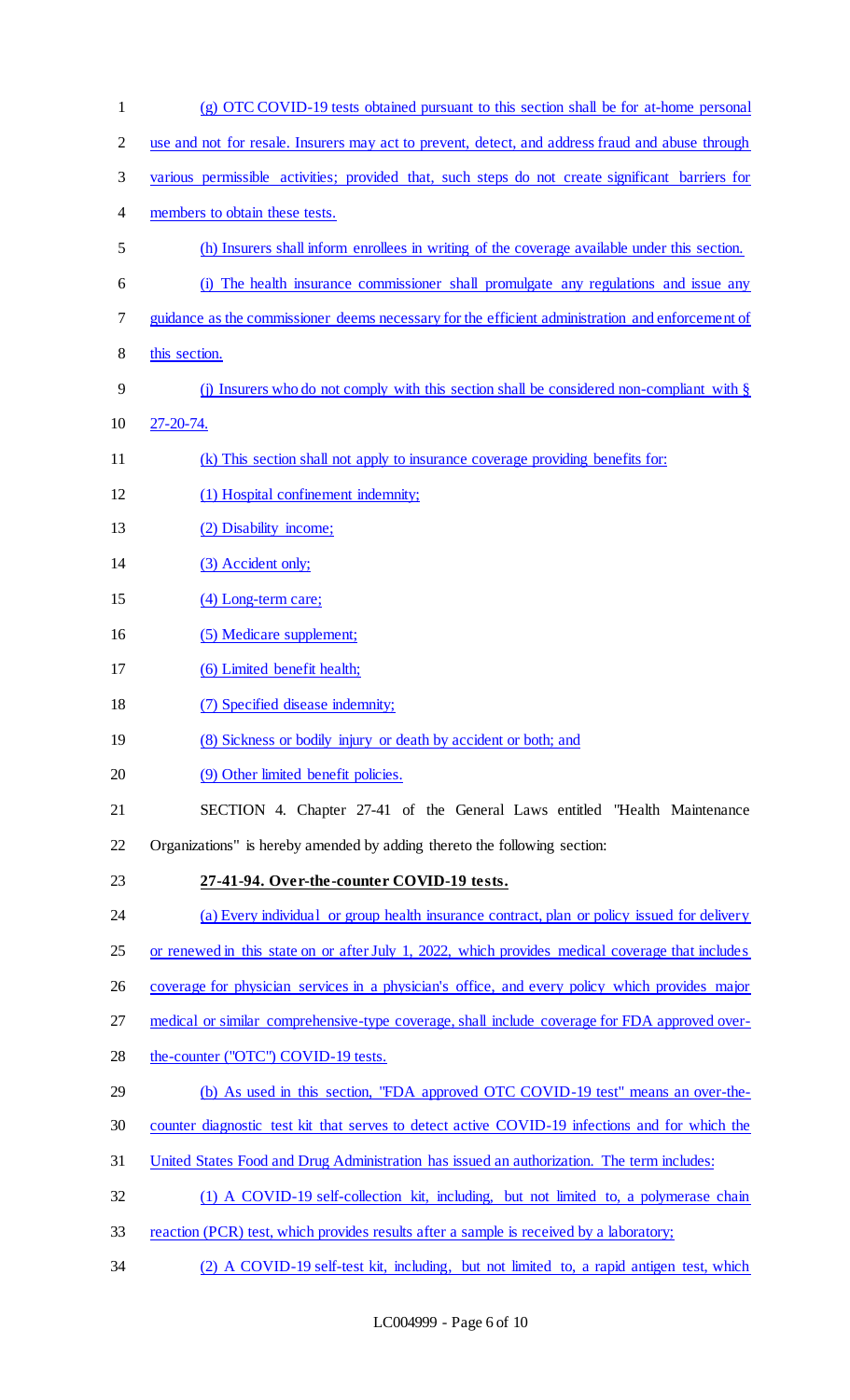provides results in minutes; and

 (3) Any other OTC test developed in the future that serves to detect active COVID-19 and receives FDA authorization. (c) Insurers must cover FDA approved OTC COVID-19 tests, including tests obtained without involvement of a health care provider. The coverage must be provided without imposing any cost-sharing requirements, prior authorization, or other medical management requirements. (d) Insurers shall not limit the number of OTC COVID-19 tests covered for each member to fewer than eight (8) tests per thirty (30) day period or per calendar month. (1) Insurers shall not be permitted to limit members to a smaller number of these OTC COVID-19 tests over a shorter period (for example, limiting individuals for two (2) tests per week). (2) Insurers shall count each test separately if multiple tests are sold in one package. (e) To comply with this section, insurers must provide direct coverage for OTC COVID- 19 tests to members by reimbursing sellers directly without requiring members to provide upfront payment and seek reimbursement. (1) Insurers shall establish a network of pharmacies or retailers online and in convenient locations in Rhode Island, where members will be able to receive tests for free. (2) In providing OTC COVID-19 tests through the direct coverage program, an insurer must take reasonable steps to ensure that members have adequate access to OTC COVID-19 tests, though an adequate number of retail locations, including both in-person and online locations. (3) Insurers shall permit members to elect to purchase OTC COVID-19 tests from other retailers outside the network. In such cases, the insurer shall reimburse the member at least twelve dollars (\$12.00) per individual test (or the cost of the test, if less than twelve dollars (\$12.00)). (f) The direct coverage program shall permit members to obtain OTC COVID-19 tests on behalf of other covered members in the same household. (g) OTC COVID-19 tests obtained pursuant to this section shall be for at-home personal use and not for resale. Insurers may act to prevent, detect, and address fraud and abuse through various permissible activities; provided that, such steps do not create significant barriers for members to obtain these tests. (h) Insurers shall inform enrollees in writing of the coverage available under this section. (i) The health insurance commissioner shall promulgate any regulations and issue any guidance as the commissioner deems necessary for the efficient administration and enforcement of this section. (j) Insurers who do not comply with this section shall be considered non-compliant with § 27-41-91.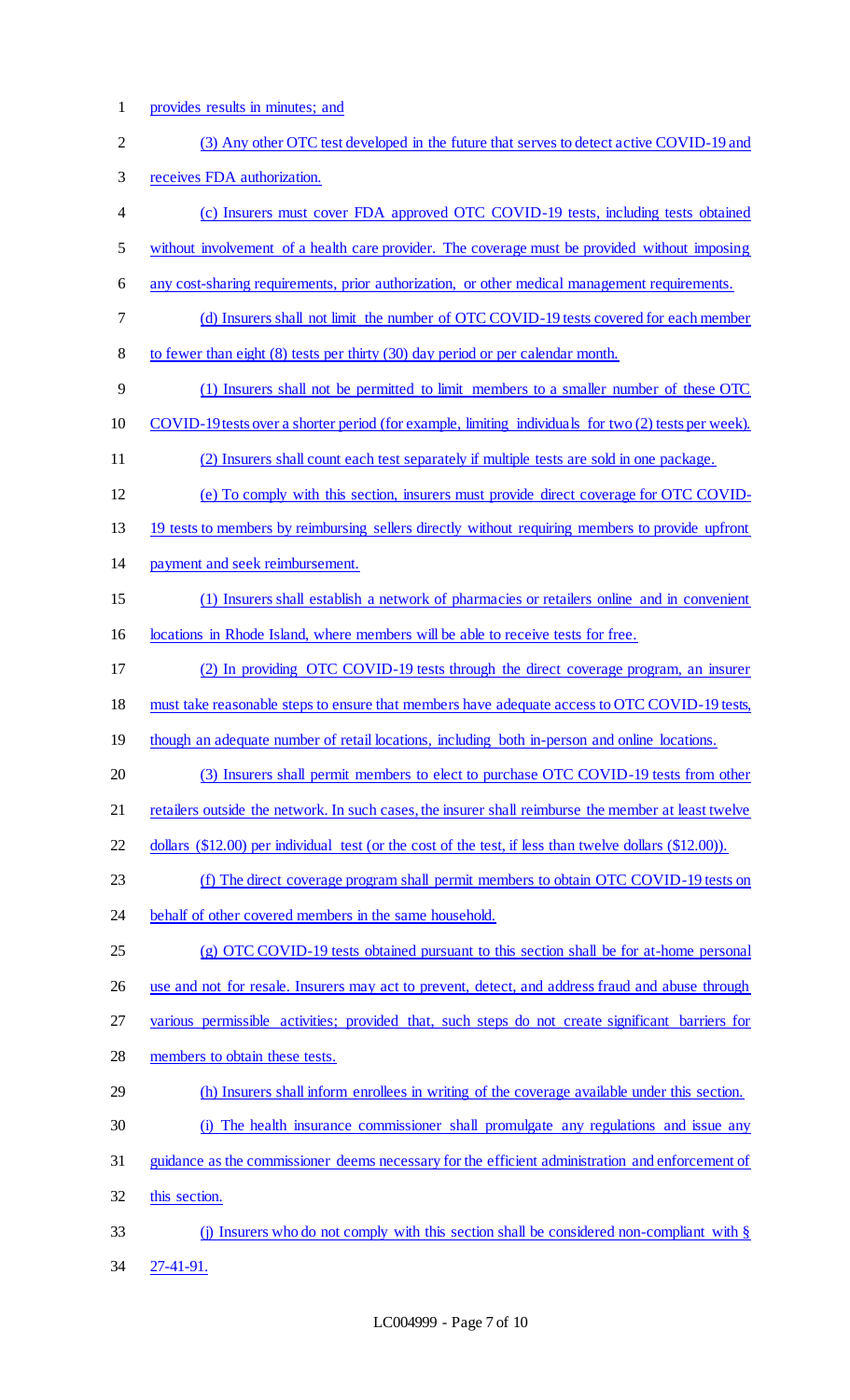| $\mathbf{1}$   | (k) This section shall not apply to insurance coverage providing benefits for:                       |
|----------------|------------------------------------------------------------------------------------------------------|
| $\overline{2}$ | (1) Hospital confinement indemnity;                                                                  |
| 3              | (2) Disability income;                                                                               |
| 4              | (3) Accident only;                                                                                   |
| 5              | (4) Long-term care;                                                                                  |
| 6              | (5) Medicare supplement;                                                                             |
| 7              | (6) Limited benefit health;                                                                          |
| 8              | (7) Specified disease indemnity;                                                                     |
| 9              | (8) Sickness or bodily injury or death by accident or both; and                                      |
| 10             | (9) Other limited benefit policies.                                                                  |
| 11             | SECTION 5. Chapter 42-7.2 of the General Laws entitled "Office of Health and Human                   |
| 12             | Services" is hereby amended by adding thereto the following section:                                 |
| 13             | 42-7.2-21. Over-the-counter COVID-19 tests.                                                          |
| 14             | (a) Rhode Island Medicaid and its contracted managed care entities shall provide coverage            |
| 15             | for FDA approved over-the-counter (OTC) COVID-19 tests through the pharmacy benefit.                 |
| 16             | (b) As used in this section, FDA approved OTC COVID-19 test means an over-the-counter                |
| 17             | diagnostic test kit that serves to detect active COVID-19 infections and for which the United States |
| 18             | Food and Drug Administration has issued an authorization. The term includes:                         |
| 19             | (1) A COVID-19 self-collection kit, including, but not limited to, a polymerase chain                |
| 20             | reaction (PCR) test, which provides results after a sample is received by a laboratory;              |
| 21             | (2) A COVID-19 self-test kit, including, but not limited to, a rapid antigen test, which             |
| 22             | provides results in minutes; and                                                                     |
| 23             | (3) Any other OTC test developed in the future that serves to detect active COVID-19 and             |
| 24             | receives FDA authorization.                                                                          |
| 25             | (c) Rhode Island Medicaid and its contracted managed care entities must cover FDA                    |
| 26             | approved OTC COVID-19 tests, including tests obtained without involvement of a health care           |
| 27             | provider. The coverage must be provided without imposing any cost-sharing requirements, prior        |
| 28             | authorization, or other medical management requirements.                                             |
| 29             | (d) Rhode Island Medicaid and its contracted managed care entities shall not limit the               |
| 30             | number of OTC COVID-19 tests covered for each member to fewer than eight (8) tests per thirty        |
| 31             | (30) day period or per calendar month.                                                               |
| 32             | (1) Rhode Island Medicaid and its contracted managed care entities shall not be permitted            |
| 33             | to limit members to a smaller number of these OTC COVID-19 tests over a shorter period (for          |
| 34             | example, limiting individuals for two (2) tests per week).                                           |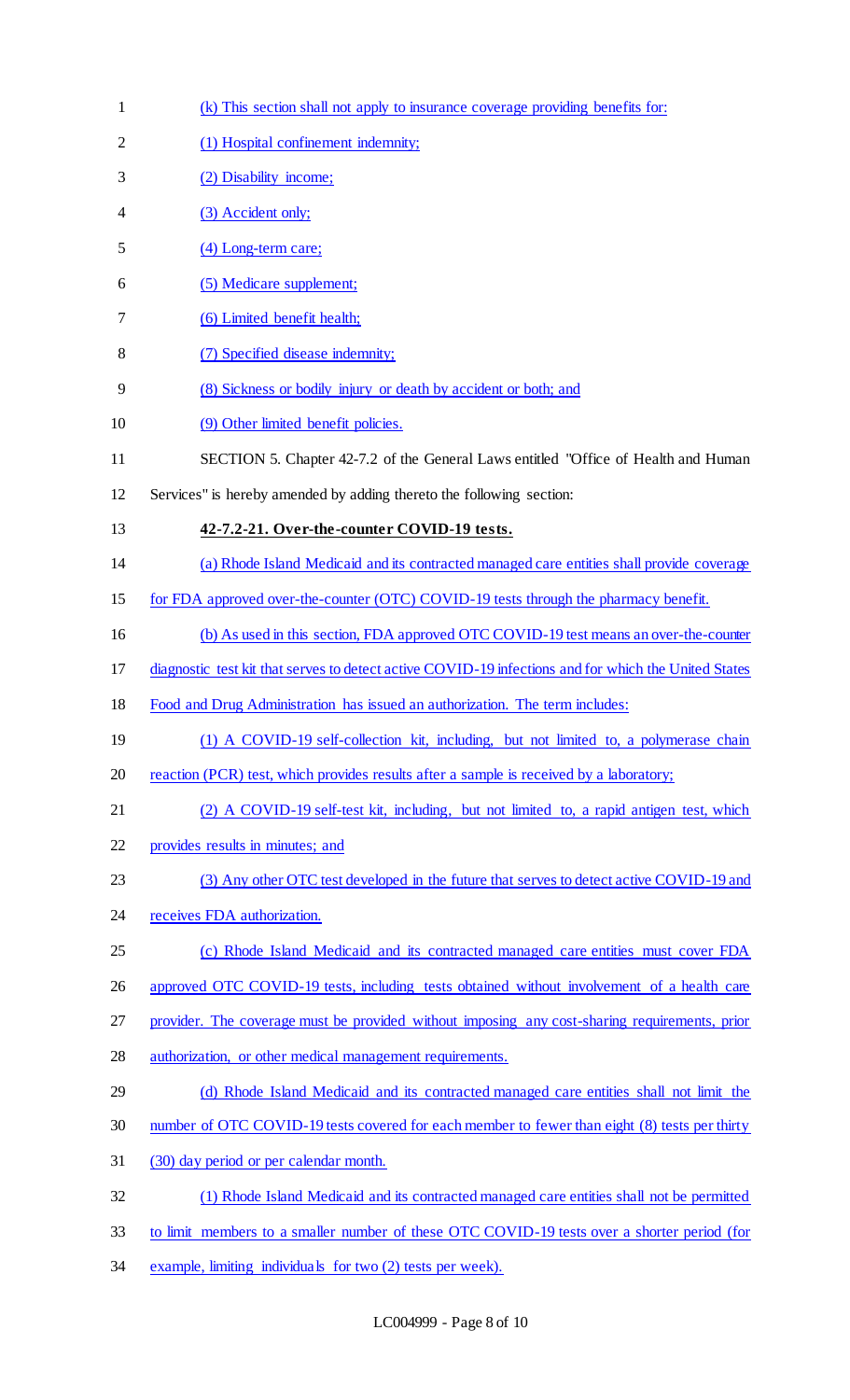(2) Rhode Island Medicaid and its contracted managed care entities shall count each test separately if multiple tests are sold in one package. (e) To comply with this section, Rhode Island Medicaid and its contracted managed care entities must provide direct coverage for OTC COVID-19 tests to members by reimbursing sellers directly without requiring members to provide upfront payment and seek reimbursement. (1) Rhode Island Medicaid and its contracted managed care entities shall establish a network of pharmacies or retailers online and in convenient locations in Rhode Island, where members will be able to receive tests for free. (2) In providing OTC COVID-19 tests through the direct coverage program, Rhode Island Medicaid and its contracted managed care entities must take reasonable steps to ensure that members have adequate access to OTC COVID-19 tests, though an adequate number of retail locations, including both in-person and online locations. (3) Rhode Island Medicaid and its contracted managed care entities shall permit members to elect to purchase OTC COVID-19 tests from other retailers outside the network. In such cases, Rhode Island Medicaid and its contracted managed care entities shall reimburse the member at least twelve dollars (\$12.00) per individual test (or the cost of the test, if less than twelve dollars (\$12.00)). (f) The direct coverage program shall permit members to obtain OTC COVID-19 tests on behalf of other covered members in the same household. (g) OTC COVID-19 tests obtained pursuant to this section shall be for at-home personal 21 use and not for resale. Rhode Island Medicaid and its contracted managed care entities may act to prevent, detect, and address fraud and abuse through various permissible activities; provided that, such steps do not create significant barriers for members to obtain these tests. 24 (h) Rhode Island Medicaid and its contracted managed care entities shall inform enrollees in writing of the coverage available under this section. (i) The secretary shall promulgate any regulations and issue any guidance as the secretary deems necessary for the efficient administration and enforcement of this section. SECTION 6. This act shall take effect on January 1, 2023.

#### ======== LC004999 ========